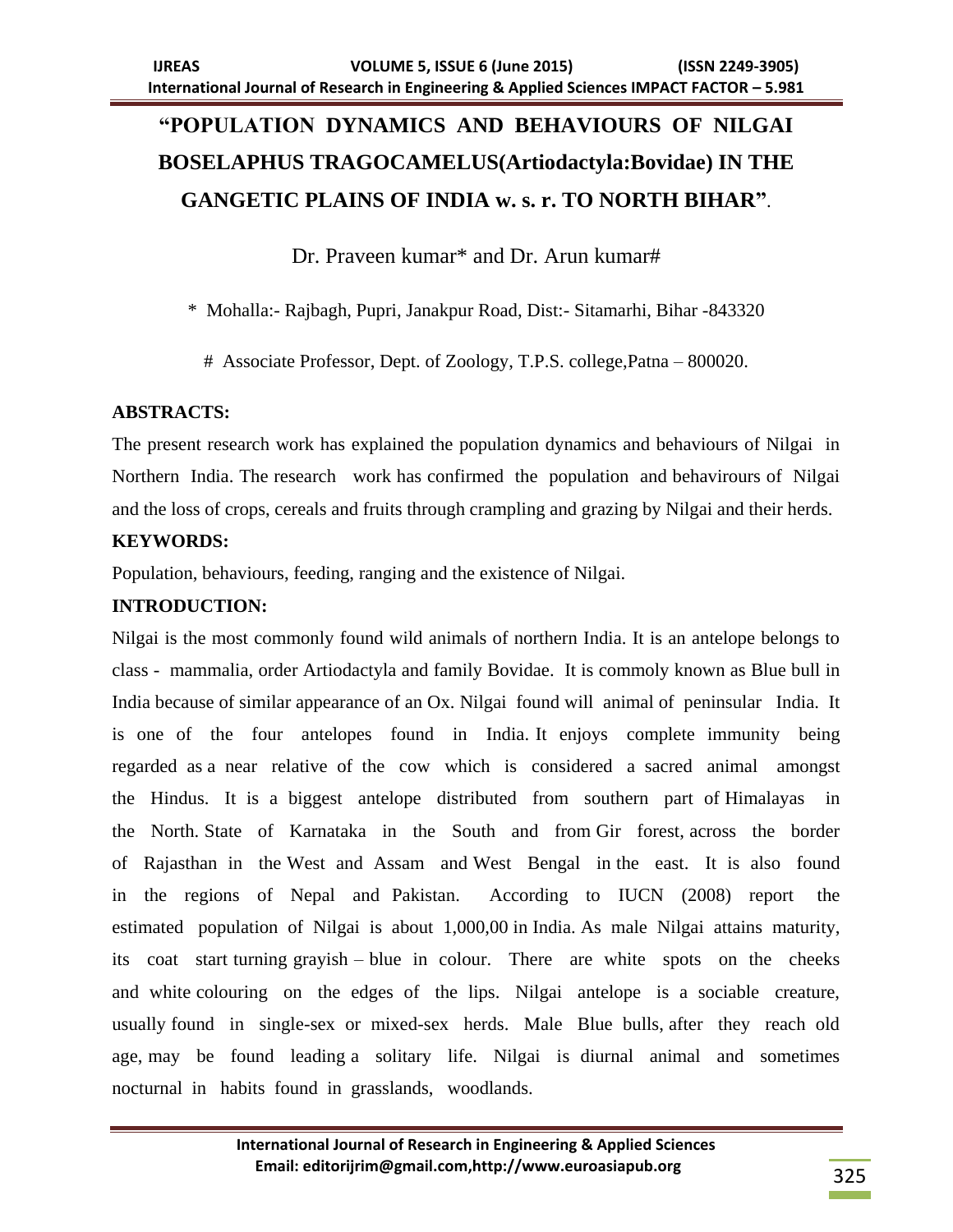### **IJREAS VOLUME 5, ISSUE 6 (June 2015) (ISSN 2249-3905) International Journal of Research in Engineering & Applied Sciences IMPACT FACTOR – 5.981**

 Blue bulls or Nilgai are found in the northern plains of India, stretching on from base of the Himalayas in the north, to the state of Karnataka in the South. Their range also covers the area from the Gir gorest, all along the entire eastern length of Pakistan, across the border of Rajasthan in the West to the states of Assam and West Bengal in the East.

 Nilgai make several low- volume vocalizations, including a short, guttural "bwooah" when alerted. Calves may bawl and may make a runting sound while nursing .In India, Nilgai occur from the foothills of the Himalayas southward to Mysore.

 Their habitats are characterized by paths ,water holes, defecation sites, and resting covers . Nilgai were common in India during the 1880s and were hunted for sport by the British.

*Boselaphus tragocamelus* (Pallas, 1766) a herbivores animal, feed primarily on grasses, leaves, buds, and fruits of various agriculture and horticultural crops which cause great economic loss to agricultural crops by means of grazing and trample.

They are found to be capable of causing extensive damage to most agriculture crops viz.., wheat (*Triticum aestivum*), mustard (*Brasica campestries*), sugarcane (*Sacchrum officinarum*), paddy (*Oryza sativa*), coriander (*Xorandrum sativum*) and vegetables like pumpkin (*Cucurbita*) species, cucumber (*Crocusynus sativus*), ladies finger (*Abelmoschus esculentus*), cabbage *(Brassica*) species, potato (*Solanum tuberosum*), tomato (*Lycopersiscon esculentum*) , banana (*Musa species*).

*Boselaphus* tragocmelus (*Pallas, 1766*) (*Artodactyla : Bovidae*) in the Gangetic Plains of India w.s.r. to five districts of North Bihar.

#### DISTRIBUTION:

The genus *Boselaphus* Blainville (1816) represented one species in India, poculark called Nilgai or Neelgai, *Boselaphus tragocamelus* (*Blandford, 1888; Pallas, 1766*). It is also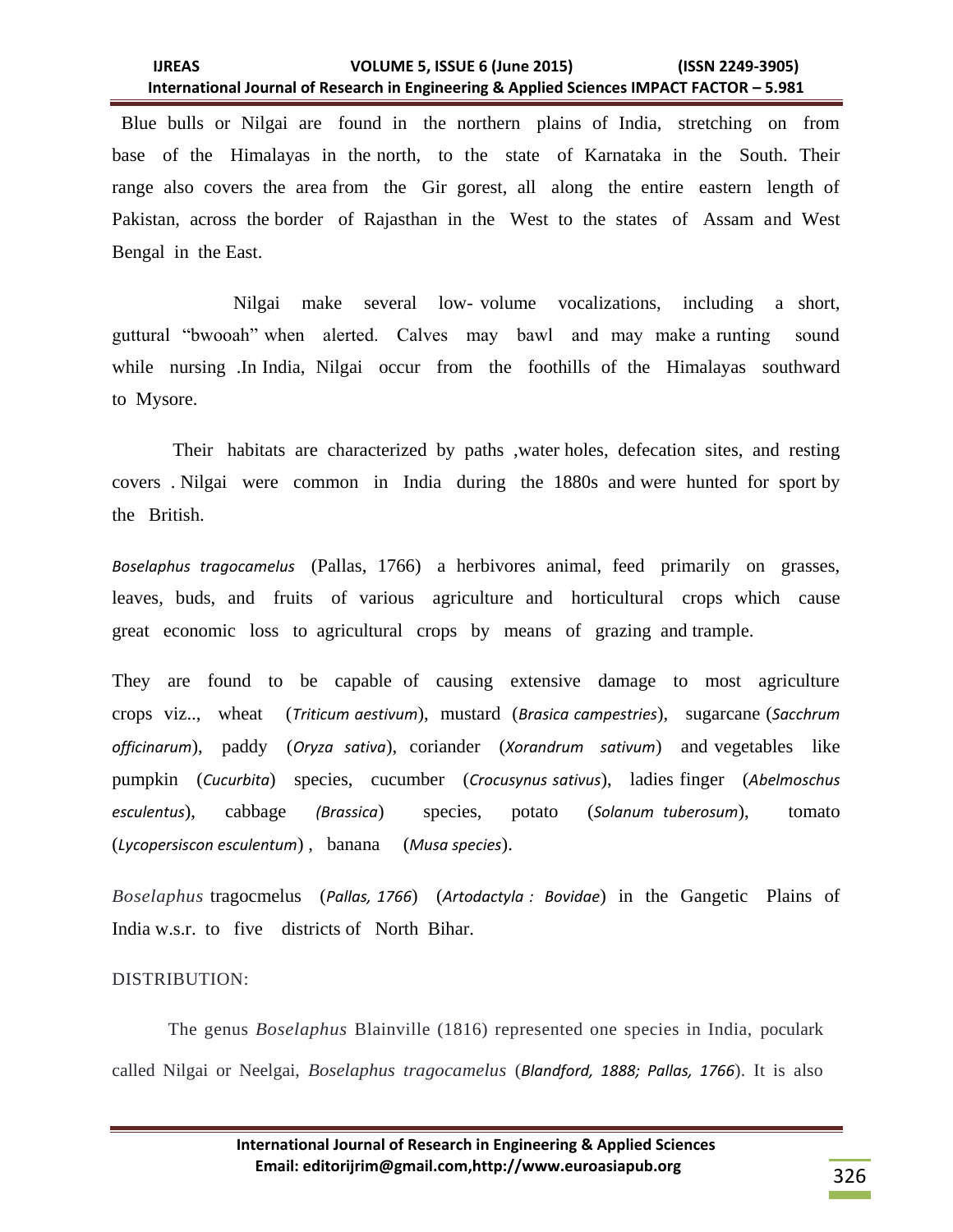**IJREAS VOLUME 5, ISSUE 6 (June 2015) (ISSN 2249-3905) International Journal of Research in Engineering & Applied Sciences IMPACT FACTOR – 5.981**

known as 'Blue Bull' refers to the bluish color of the adult male, and therefore blue bull is another name for the animal. Nilgai are classified as bovids ( family Bovidae), and with their close relative, the Four-horned Antelope *Tetracerus quaclricornis,* are the only living representatives of the tribe Boselaphini. It also distributed from Indus divisions of the Indian subregion in the Asian Indo-Malayan region (Corbet and Hill, 1992) and almost all of India except eastern Bengal, Assam, east of the Bay of Bengal, ( Chauhan, 2011).

#### MORPHOLOGY

The adult Blue bull has a coarse iron-gray coat, a white ring below each fetlock and two white spots on each cheek The densities of *B. tragocamelus* in India vary widely depending on habitat conditions, competition with domestic livestocks, predation, and degree of protection (Berwick, 1974, Berwick and Jordon 1971; Pandey, 1988; Awasthi et al. 1994; Khan, 1997; Khan et al.1996; Biswas and Sankar, 2002). Nilgai are sexually dimorphic. Males always have horns, which are used in ritualized fighting during the mating season.

#### FEEDING BEHAVIOUR:

 Nilgai is a herbivore animals which browses on shrubs and small trees and grazes on grasses and herbs (Blandford, 1888;Chauhan and Ramveer Singh, 1990).They mainly feed on agricultural crops (Prater, 1980; Majupuria, 1982; Schultz, 1986; Rajprohit,

1988). The Nilgais are found mainly feed on wheat, gram, mustard (Chauhan, 2011) and

become serious pest of agricultural crops and are competing with resource utilization with domestic stocks (Caughley, 1981; Howard and Dutta, 1982; Ghosh *et al.,* 1987). In the absence of preferred food they readily alter their diet. Dietary selection aries seasonally studied by Khan (1994), Mirza and Khan (1974),

 Individuals and groups of nilgai are capable of considerable movement if ambient conditions (e.g. drought) dictate (Berwick, 1974; Dharma kumar Singh ji, During summer, the Nilgai prefer to feed the fruits and leaves of *Acacia nilotica* and *Prosopis juliflora.* Woody vegetation dominates diets of *B. tragocamelus* in dry tropical forest of India (Khan, 1994). Sankar and Vijayan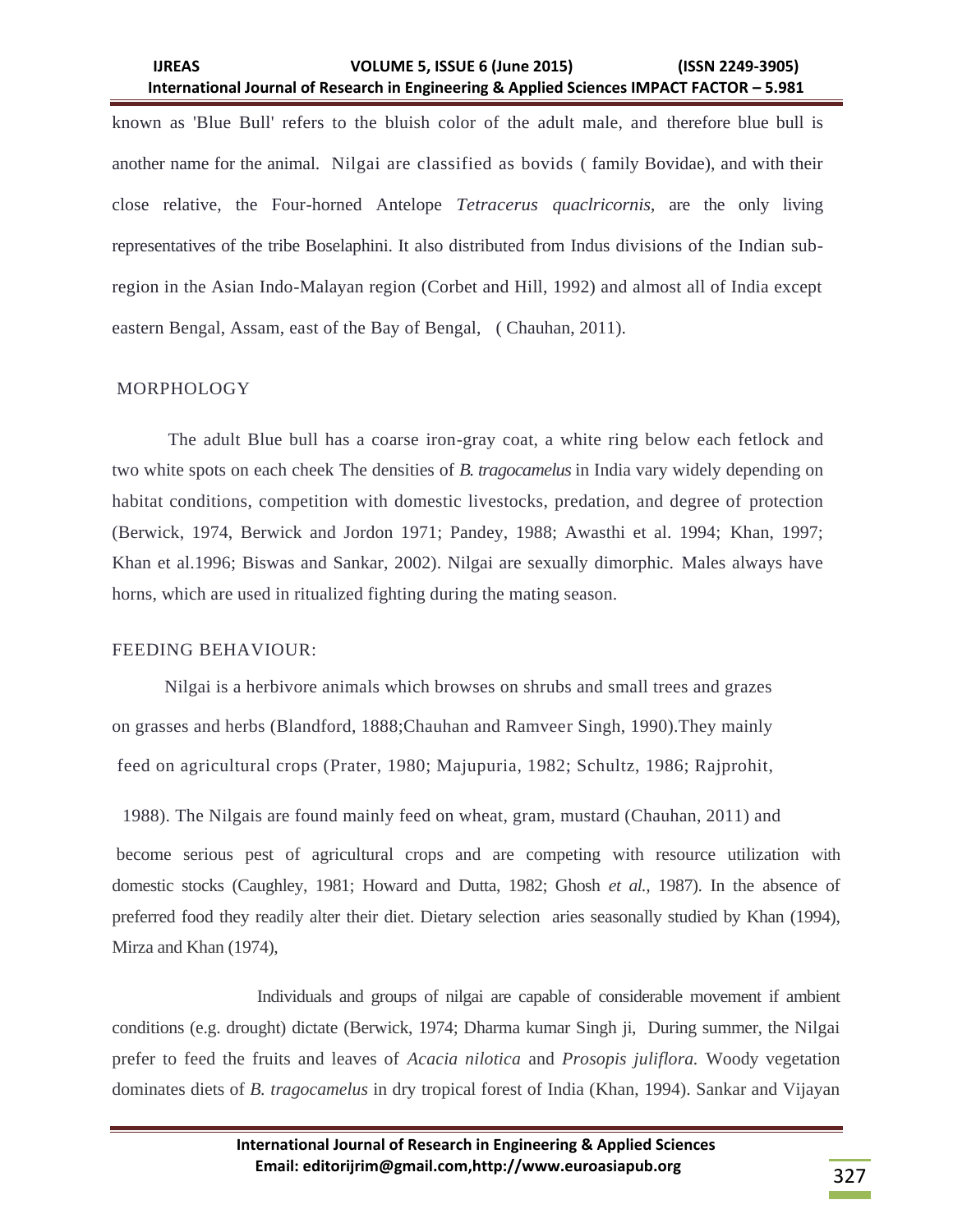(1992) noticed that the feces of *B. tragocamelus* contain seeds of 34 plant species from Keoladeo national Park, India.

## **Table 1: showing the food preference of nilgai during the study period**

| SI.No. | <b>Food preference</b> | Food plants |         |           |        |
|--------|------------------------|-------------|---------|-----------|--------|
| Ι.     | <b>Most</b> preferred  | Coriander   | Cabbage | Wheat     | Tomato |
| 2.     | Preferred              | Maize       | Banana  | Sugarcane | Moong  |
| 3.     | Least preferred        | Pipal       | Babool  | Kakri     | Papaya |
| 4.     | Non-preference         | Chillies    |         |           |        |

## **FOOD PLANTS:**

 The food plants of *B. tragocamelus* are wheat, gram, mustard (Chauhan, 2011), erassess *(Cenchrus, Cynodon dactylon, Desmodastachya bipinnata, Scripus tuberosus* In the present study the food plants of *B. tragocamelus* are wheat, moog, mustard, corriandor, cabbage, cauliflowers, sugarcane, paddy, and bananas, fruits of *acacia nilotica* and *Prosophis juliaora.*Nilgai is a well known voracious herbivore, which are primarily grazer as well as browser.Nilgais are also prefer cultivated crops such as Ganwar *(Cyamopsis tetragonaloba),*  Genhu *(Triticum aestivum),* Chana *(Cicerarie. tinum).* Moong *(Phaselus radiates),* Makka *(Zea mays),* Ganna *(Saccharum officinarum),* Kakri *(Cucumis sativys),* Tamatar *(Lycopersicon esculentum),* Bandhgobi *(Brasica oleracea capitata)* 

## **HOME RANGES:**

Nilgai live in two types of units- the bisexual herds and all bull herds. The territories and home ranges are neither well defined nor defended. But the present study suggests that shifting of animals from one place to another depending upon the availability of food resources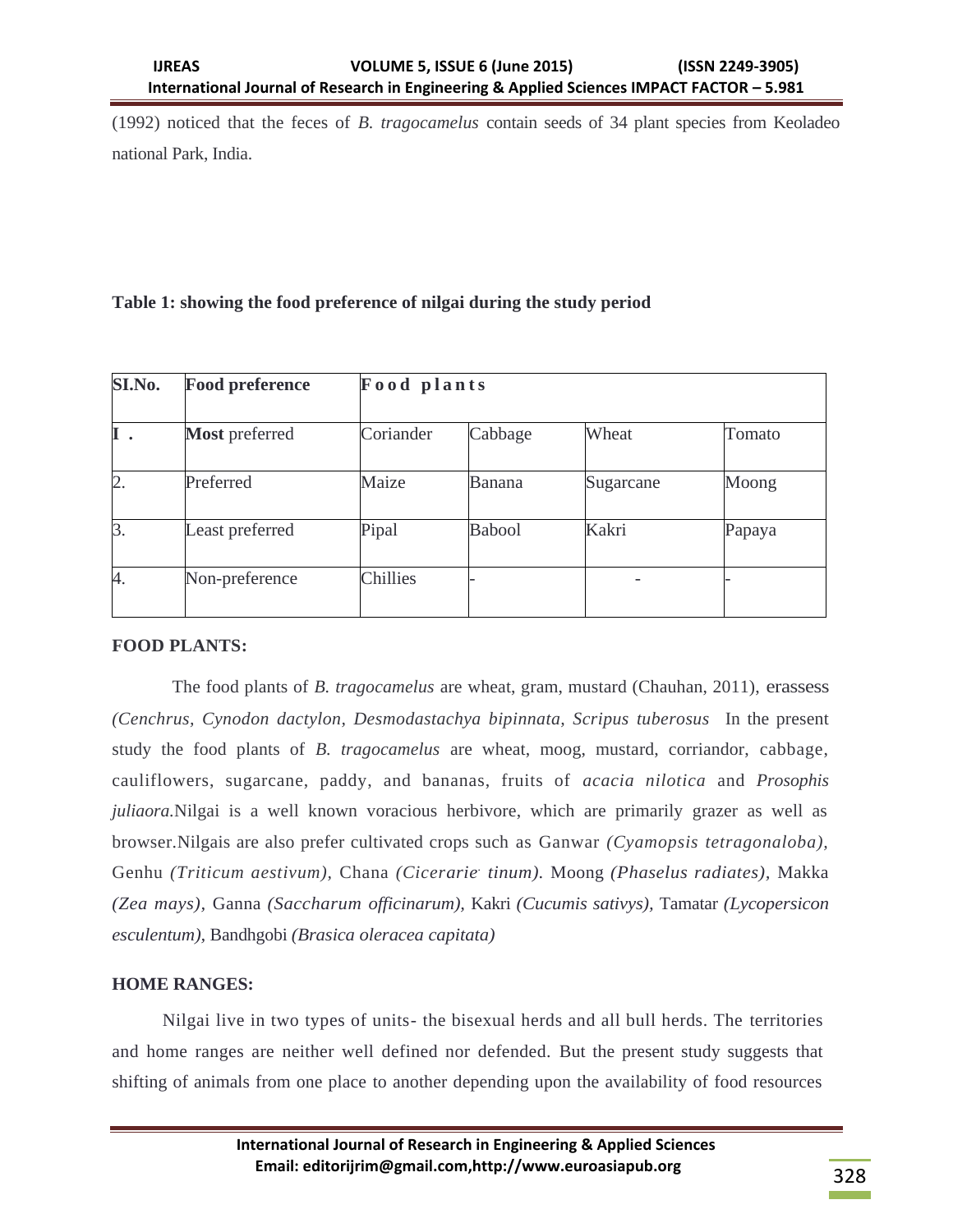## **IJREAS VOLUME 5, ISSUE 6 (June 2015) (ISSN 2249-3905) International Journal of Research in Engineering & Applied Sciences IMPACT FACTOR – 5.981**

shelter, protection and little or human interference. It has been found that the reasons of Nilgai shifts are linked with lack of movements and foraging sites in their traditional home range. This is because of over grazing, urbanization and increasing agriculture activity.

Nilgai were observed very aggressive when their calves were disturbed by any other species like dogs, goats etc.

# **Conclusion:**

This study also suggests that their preferences for the natural vegetation and to keep it in undisturbed condition are a usual practice.It is clear from the present data that Nilgai do not want to come in contact with human beings and if they raid agricultural crop and vegetable fields they have to encounter humans and face tough situation not conductive for their survival.

The crop raiding behavior and preferences to certain crop material suggest that this is a recent since they are diverse feeders. That means they reject plant material for which they\_tgr not developed any taste and eat those parts for which they have developed certain taste.

Their population size in the surveyed 5 district does not suggest any alarming situation

because of devoid of large predators,small cat and dogs. This seems to be a major factor

for population increase in Nilgai and imbalance in the Agri-ecosystem.

# **Refrences:**

- 1. Agnihotri, D.C. 2001. Socio-Ecological study and breeding control of Boselaphus tragocamelus (Antelope).Cheetal, 40(1-2):30-33
- 2. Buchholtz, C.,H. Sambraus. 1990. Bovids: Cattle. Pp. 406-407 in S Parker, ed. Grzimek"s Encyclopedia of Mammals, Vol. 5, 1 Edition. New York: McGraw-Hill Publishing Company.
- 3. Chauhan, N.P.S. and V.B. Sawarkar. 1989. Problems of over-abundant populations of "nilgai" and "blackbuck" in Haryana and Madhya Pradesh and their management. Indian Forester 115:448\_-493.